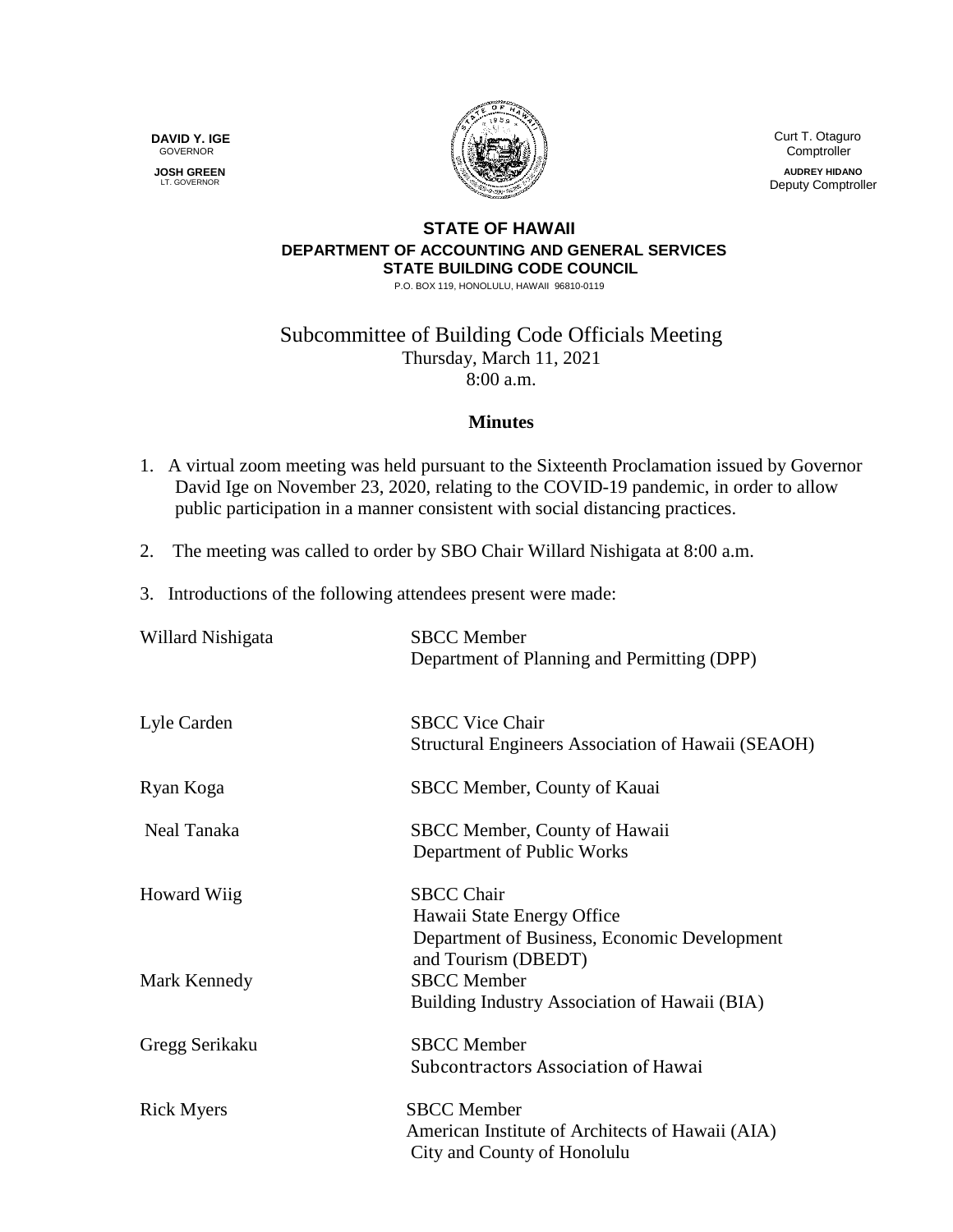| Lance Nakamura              | <b>SBCC</b> Member<br><b>Assistant Administrator</b><br>Department of Public Works, County of Maui   |
|-----------------------------|------------------------------------------------------------------------------------------------------|
| <b>Robert Mould</b>         | City of Honolulu, Resilience Officer                                                                 |
| Dean Au                     | Hawaii Regional Council of Carpenters                                                                |
| <b>Richard Beall</b>        | Managing Principal, Beall & Associates, Inc.                                                         |
| Kika Bukoski                | Plumbers and Fitters Local 675                                                                       |
| Francis DeGracia            | United Brotherhood of Carpenters<br>and Joiners of America                                           |
| <b>Christopher Delaunay</b> | Pacific Resource Partnership                                                                         |
| Nathaniel Kinney            | Executive Director, Hawaii Construction Alliance                                                     |
| Ryan Kobayashi              | Laborers International Union of North America<br>Local 368                                           |
| Darryl Oliveira             | <b>HPM Building Supply (HPM)</b>                                                                     |
| Kraig Stevenson             | International Code Council (ICC)                                                                     |
| Gail Suzuki-Jones           | <b>DBEDT</b>                                                                                         |
| Joy Kimura                  | <b>LECET</b>                                                                                         |
| <b>Brian</b> Lee            | <b>LECET</b>                                                                                         |
| <b>Bill Brizee</b>          | Architect, AHL Design                                                                                |
| Traci Tonaki                | <b>Horton Builders</b>                                                                               |
| Steven Baldridge,           | Case Engineering                                                                                     |
| <b>Members Not Present:</b> |                                                                                                      |
| Dennis Mendoza              | <b>SBCC</b> Member<br>Department of Labor and Industrial Relations (DLIR<br><b>Elevator Division</b> |

3. Public Comments. Christopher Delaunay and Nathaniel Kinney reiterated his concerns over certain sections of the 2018 IBC unfairly favoring manufactured homes. They favor deleting sections of the 2018 IBC and stressed that when a subcommittee on the subject is formed, the subcommittee proceed very slowly and deliberately. They also said that sufficient notice had not been placed on the SBCC website.